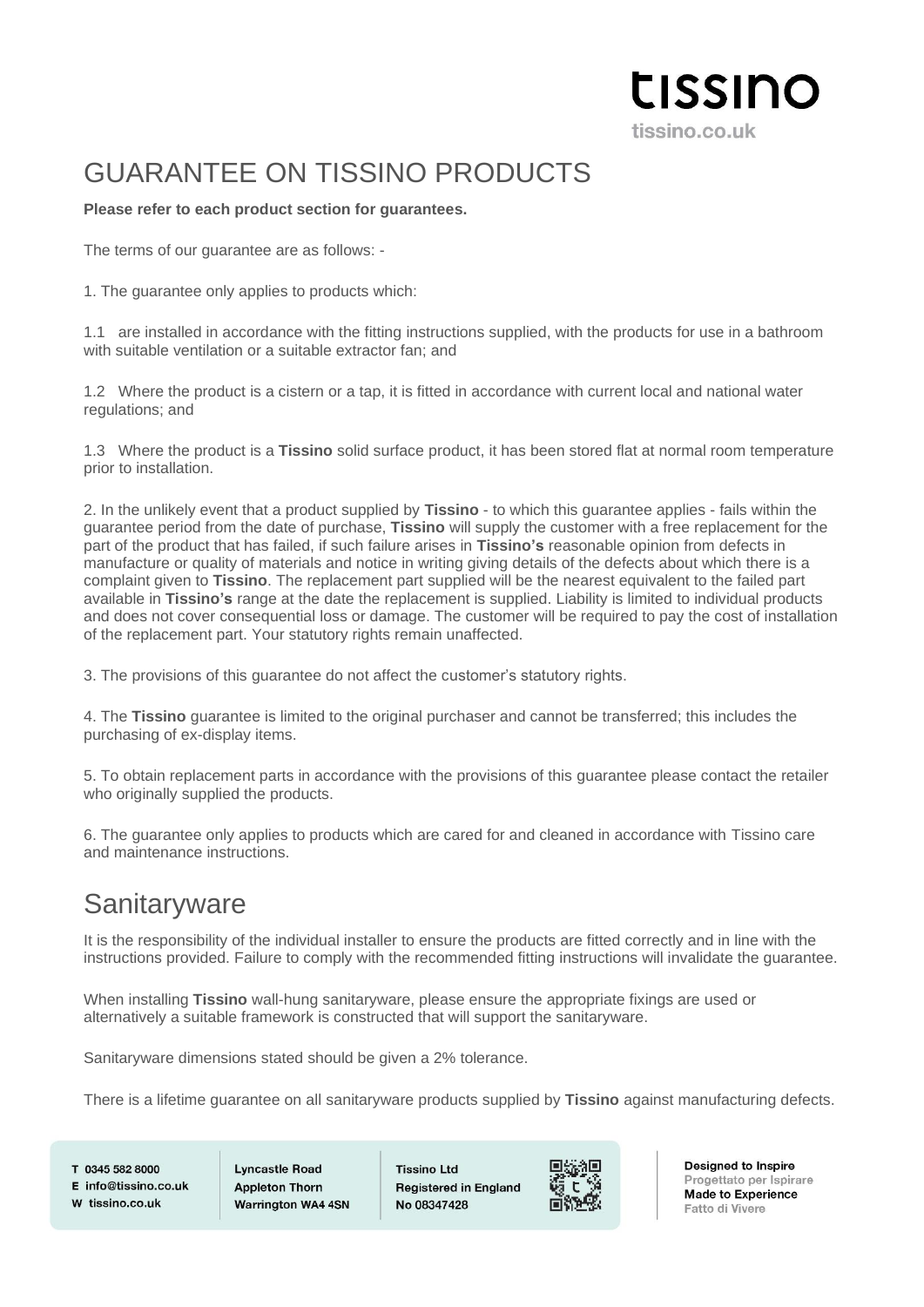# tissino tissino.co.uk

#### Toilet seats and flush mechanisms

There is a 2-year guarantee on all toilet seats and cistern internal mechanisms and fill valves supplied by **Tissino** against manufacturing defects, and a 12 month guarantee on their respective working parts against manufacturing defects.

## Bathroom Furniture

Although designed for bathroom use, bathroom furniture will deteriorate through excessive water spillage, splashing or condensation. Claims cannot be accepted if we regard the furniture to have had improper use, suffered from impact damage, or has been installed incorrectly, however this list is not exhaustive. It is advised that all bathrooms are well ventilated using a suitable extraction fan. Furniture must be wiped dry after contact with water.

There is a 5-year guarantee on all **Tissino** bathroom furniture subject to our furniture care and maintenance guidelines.

When installing **Tissino** wall-hung furniture, please ensure the appropriate fixings are used or alternatively a suitable framework.

## Cabinet Finishes and Veneered Furniture

We cannot guarantee an exact colour match for cabinet finishes due to colour variations incurred as a result from print process. All cabinet finishes reproduced in this brochure should be used as a guide only.

When installing **Tissino** bathroom furniture into a new property or extension we strongly advise the building is dry, well ventilated, and adequately heated.

In the production of Tissino bathroom furniture, great care is taken in the selection of material. However, due to the manufacturing process, it is not possible, nor do we feel desirable, to strive for total uniformity of shading and grain pattern. Our aim is at all times to operate with controlled parameters which recognize that some variation is both acceptable and aesthetically pleasing.

There is a 5-year guarantee on all **Tissino** bathroom furniture against manufacturing defects.

# Electrical Products (including illuminated mirrors)

Please refer to our bathroom regulations for correct siting of electrical products in bathrooms.

If in any doubt, please consult a qualified electrician for more details.

There is a 2-year guarantee on all electrical products supplied by **Tissino** against manufacturing defects.

T 0345 582 8000  $F$  info@tissino.co.uk W tissino.co.uk

**Lyncastle Road Appleton Thorn Warrington WA4 4SN**  **Tissino Ltd Registered in England** No 08347428

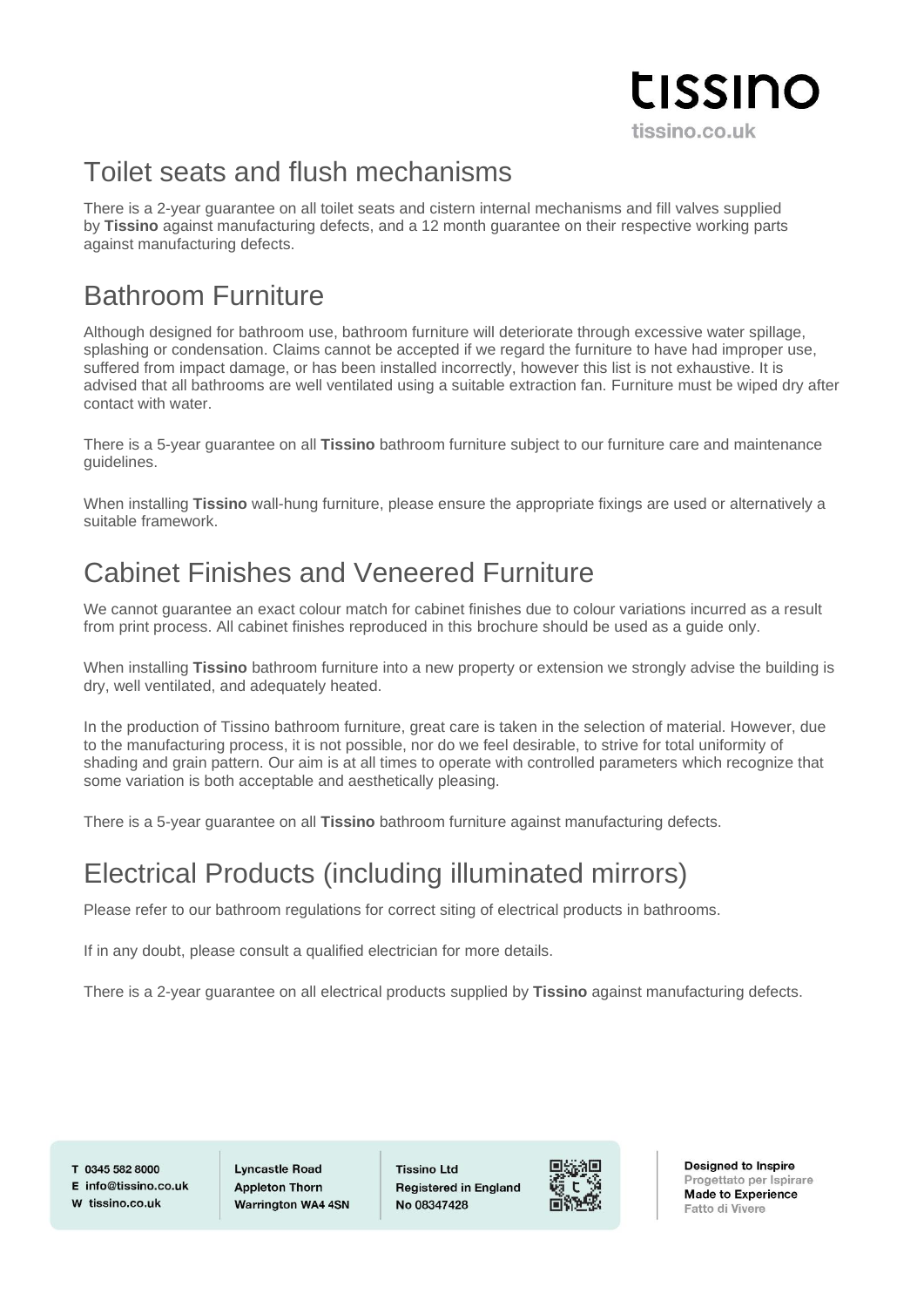

# Hugo Heated Towel Rails

All **Tissino** Heated Towel rails are guaranteed for 5 years against manufacturing defects.

# Dual Fuel and Electric-only Towel rails

Please refer to our bathroom regulations for dual fuel products.

If in any doubt, please consult a qualified electrician for more details.

There is a 5-year guarantee on towel rails supplied by **Tissino** against manufacturing defects. The electrical controls and element carry a 2-year guarantee against manufacturing defects.

## **Baths**

All baths are supplied undrilled.

All baths are manufactured from high quality 5mm cell cast acrylic and are fully reinforced.

There is a 10-year guarantee on all baths supplied by **Tissino** against manufacturing defects. Any defects must be reported prior to installation commencing.

## Shower Screens

There is a 10-year guarantee on shower screens supplied by **Tissino** against manufacturing defects with the exception of seals and moving parts which carry a 12-month guarantee.

# Shower Trays

There is a 10-year guarantee on all stone resin trays supplied by **Tissino** against manufacturing defects. It is the responsibility of the individual installer to ensure that these products are fitted correctly and in line with the instructions provided. Failure to comply with the recommended fitting instructions will invalidate the guarantee.

There is a 12 month guarantee on shower tray wastes against manufacturing defects as these are working parts.

# Concealed Cisterns

There is a 5-year guarantee on concealed cisterns supplied by **Tissino** against manufacturing defects, and a 2-year guarantee on concealed cistern internal mechanisms and fill valves.

It is the responsibility of the individual installer to ensure that these products are fitted correctly and in line with the instructions provided. Failure to comply with the recommended fitting instructions will invalidate the guarantee.

T 0345 582 8000 E info@tissino.co.uk W tissino.co.uk

**Lyncastle Road Appleton Thorn Warrington WA4 4SN**  **Tissino Ltd Registered in England** No 08347428